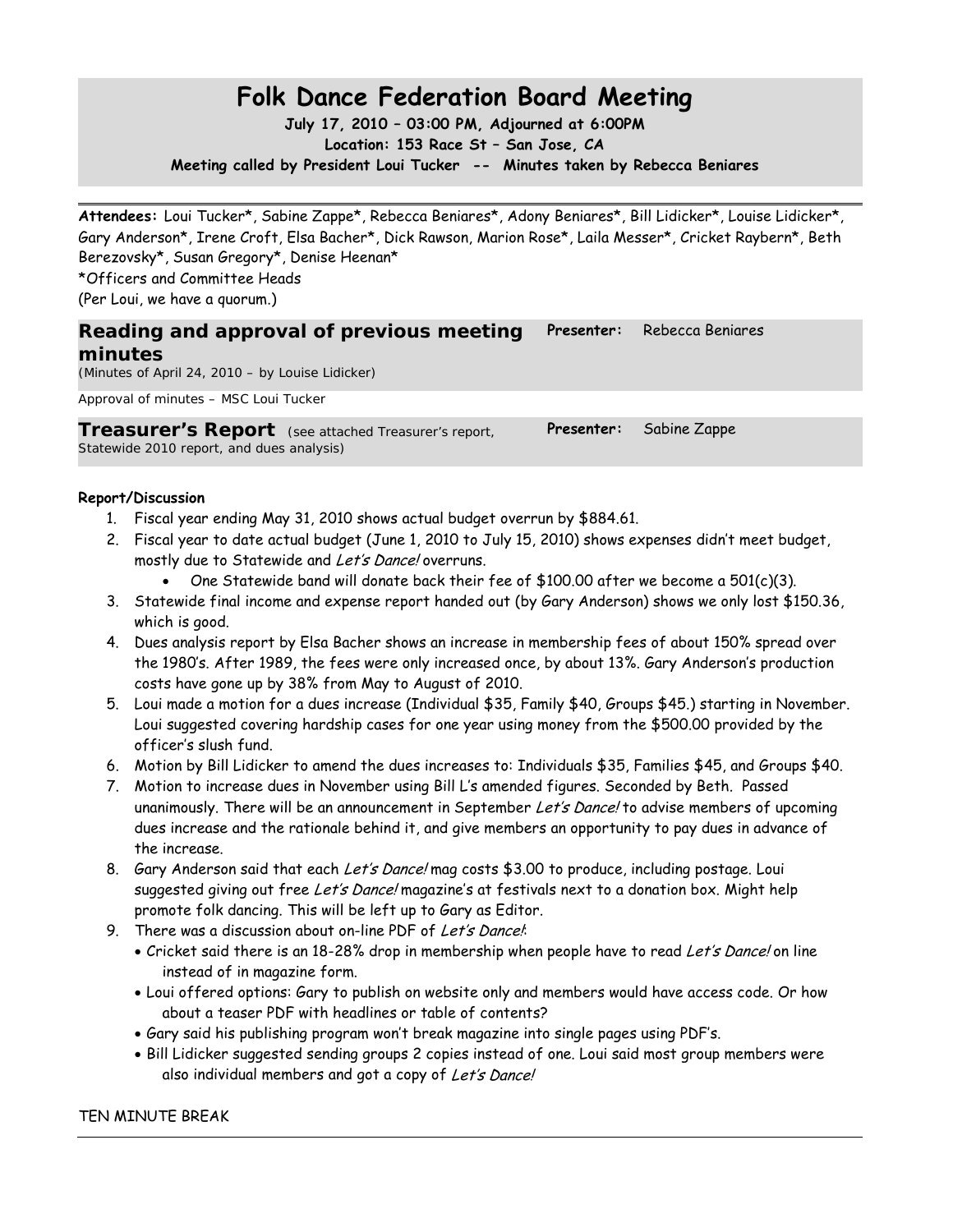# *Committee Reports*

# 501c(3) ad hoc committee **Presenter:** Loui Tucker

**Report/Discussion –** very long and detailed. The following are the highlights:

- 1. Loui called the IRS to correct the return address shown on the application for the  $501(c)(3)$ .
- 2. Per the IRS case worker, the Articles of Incorporation language must be changed to include language already in the Federation's Bylaws. Can we amend them, or must we re-write everything? We can amend at this time.
- 3. Dick Rawson said that Loui's suggested revisions could be cut and pasted into the Articles. The last time the Articles were changed was in 1978, when they were completely re-written. That will be left for another meeting in the future. Right now the objective is to get the Articles amended sufficiently to satisfy the IRS and get the 501(c)(3) application approved.
- 4. Loui made a motion to make the requested amendments to the Articles of Incorporation as provided. MSC.

#### **Action Items -**

- 1. Loui and Dick Rawson will work on the final version of the amended Articles, get it signed and submitted to the Secretary of State.
- 2. A re-write of the Articles of Incorporation will need to happen in the future.

# SCHOLARSHIP ( See attached report) **Presenter:** Beth Beresovsky

#### **Report/Discussion**

- 1. Beth made the required revisions to the SOP.
- 2. Per Beth, 3 people got Stockton scholarships.
- 3. Marion Rose asked if we could grant scholarships for Federation membership fees.
- 4. Dick Rawson proposed deleting SOP item 4. Sabine seconded. MSC
- 5. Dick Rawson proposed changing "Recipients should be required to make some kind of final report to the committee" to "Recipients <u>shall</u> be required…….." MSC.

#### **Action Items –**

1. We will discuss scholarships for membership fees at a future meeting.

Institutes **Presenter:** Loui Tucker (for Judy Robinson)

#### **Report/Discussion**

- 1. Judy is working with Marion Earl to find teachers from various locations for the President's Ball on December 11<sup>th</sup>.
- 2. Al and Teddy Wolterbeek, Barbara Bevan, Marilyn Smith, Davida Munkras, and Alan Rothchild all agreed to teach for half an hour.

# Publicity **Presenter:** Susan Gregory

#### **Report/Discussion**

- 1. Susan suggested putting coupons in Let's Dance! for Federation members to get discounts on events.
- 2.Susan compiled a list of give away items for the President's Ball.
- 3.Loui made a motion that the Federation provide the Committee with \$500.00 for give-away items for publicity. MSC
- 4.Elsa suggested consumable items like post-its.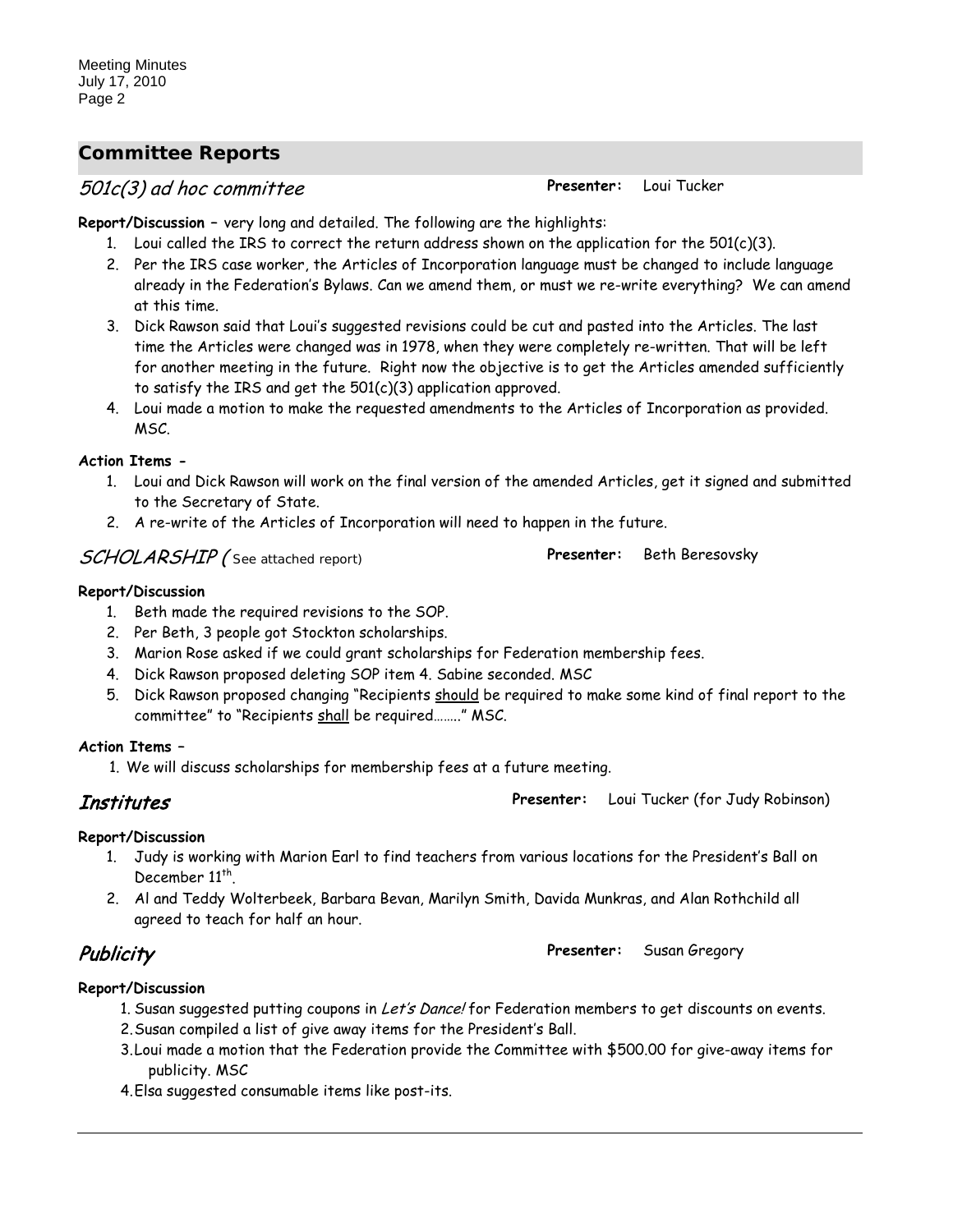#### **Action Items –**

- 1. Investigate selling things/requesting donations at events to raise \$ and provide publicity.
- 2. **Beth, Becky, Cricket, Elsa, Loui, Eileen to provide Susan with list of possible freebies via email.**

## Membership

See attached report for details.

### **Report/Discussion**

- 1. New members were unanimously approved.
- 2. Marion will remove the 5 people who aren't members and are getting Let's Dance! magazine.
- 3. Marion thinks we need to design a new membership envelope, which will allow her to update address the information more easily.

### **Action Items -**

1. Marion will investigate the cost and design of the new envelope.

# ARCHIVES **Presenter:** Adony Beniares

**Report/Discussion**

- 1. Adony said he has 86 boxes of archival material in storage to date. He suggested that we put a notice in Yahoo groups and Let's Dance! magazine to ask for volunteers in helping sort the materials. The helpers can take home the duplicates/what we aren't keeping.
- 2. Sabine asked if we planned on having the documents scanned.
- 3. Bill Lidicker mentioned that paper lasts longer than electronic storage. Also, technology changes may affect the nature of electronic storage.
- 4. Adony will arrange for a sorting party some time at the end or 2010 (Oct. or Nov.)
- 5. Elsa and Laila offered to help with the Archive Committee's sorting party.

### **Action Items -**

1. We will discuss scanning/storing documents after they are sorted.

RESEARCH **Presenter:** Cricket Raybern

# **Report/Discussion**

1. Cricket needs two more people on the Research Committee to help write dance notations for Let's Dance!

# **Action Items -**

1. Bill Lidicker will talk to Cricket about being on the committee..

# PROMOTION **Presenter:** Loui Tucker for Ann Brown

# **Report/Discussion**

1. Loui asked the Board Meeting members to try to come up with the name of someone to head the Promotion Committee in place of Ann Brown. Ann has been unable to attend most of the Board meetings and has not been actively promoting the Fund.

# LET'S DANCE! MAGAZINE

**Presenter:** Gary Anderson

See attached Statewide 2010 Summary and survey.

**Presenter:** Marion Rose